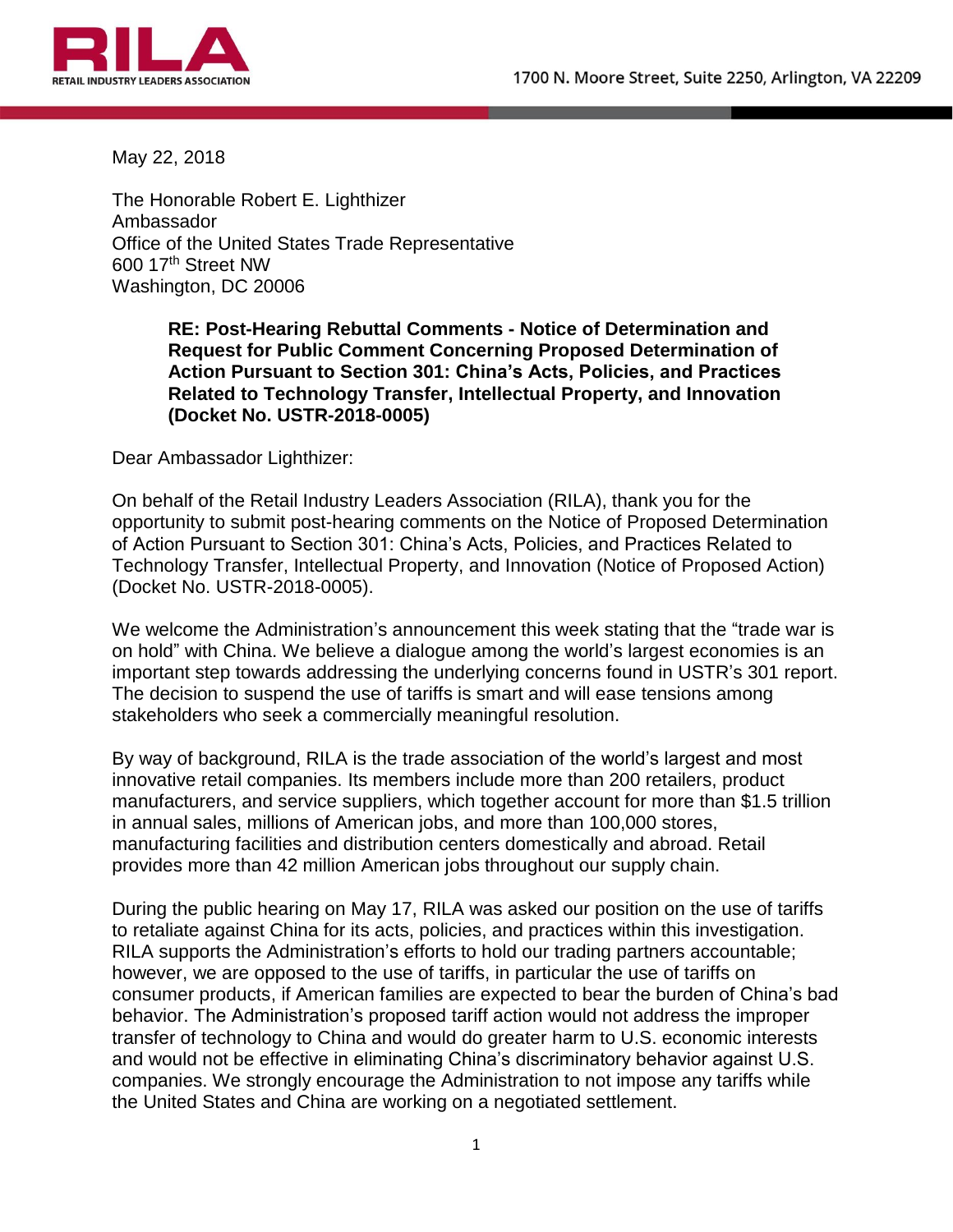The Administration's current proposed list of goods subject to the 25 percent additional tariff will raise prices for hundreds of consumer products. Furthermore, if tariffs are applied on consumer products such as apparel, footwear, toys, consumer electronics, and home goods, it would be a devastating blow to American consumers and retailers.

Last week, RILA was also asked to provide additional information regarding the consumer products currently on the proposed list of goods subject to the tariffs. The 301 Committee asked whether domestic sourcing is available and/or how much time it would take to move production or sourcing to a third country. Given the short timetable, RILA is providing this information for a limited number of products given the complexity of sourcing and supply chains. We may be able to update this information in the coming weeks.

As part of this exercise, we considered whether manufacturing or production of a product currently exists here in the United States or a third country. For several products on the proposed list, there is no alternative source other than China to source these consumer products. As you are aware, China is by far a top supplier of many consumer products and thus shifting current sourcing plans would significantly disrupt the flow of trade and raise costs on every day essentials. Similarly, for several products on the proposed list, there is no alternative source other than China for these consumer products.

For domestic sourcing, there are very limited options and we have noted that in Appendix A. Products such as bug bite pens (HTS 30044900), certain lithium batteries (HR 85065000), and blank CDRs (HTS 85234930) cannot be sourced here in the United States. However, for products such as apparel, which was recommended by one petition, domestic apparel production at the scale and quality required for RILA members does not currently exist here in the United States. In fact, the submission recognizes the lack of domestic manufacturing for these products and recommends moving production to a third country as an alternative.

For third country sourcing, there may be some alternatives outside of China; however, the capacity is central given the large-scale manufacturing needed to meet our volume requirements. Current capabilities may not be readily available and thus may require an expansion of a facility or investment in new machinery and training to develop a skilled workforce. This will all extend the timeline for moving production.

Additionally, moving production of many of these products outside of China raises significant risk and challenges with capacity, responsible sourcing, and logistics. Retailers work to ensure compliance with U.S. trade laws when making sourcing decisions. Consideration of raw materials or components and current duties and taxes from the alternative sourcing countries are all key factors. We must also consider whether the alternative has the infrastructure to transport items safely and securely to ports of call and whether this meets our just-in-time delivery schedules.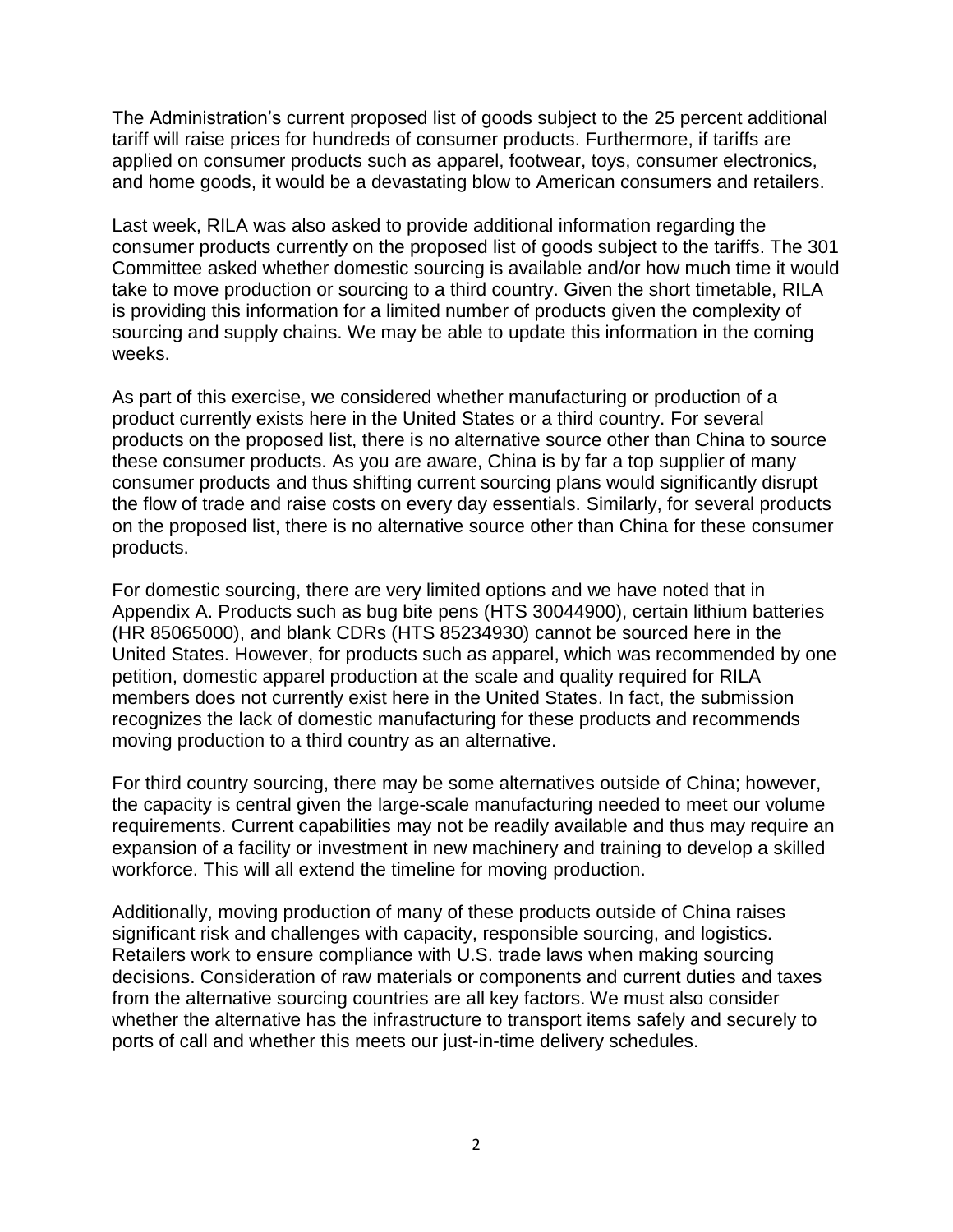Trustworthy suppliers are also critical to maintaining a dependable supply chain that not only meet our business needs, but also our business values. Shifting changing supply chains will increase risk. This could ultimately drive up costs throughout the supply chain resulting in higher costs to consumers.

Because of the challenges described here, RILA recommends the products listed in the attached Appendix A, which includes additional products not previously included in our prior submission, to be removed from the Administration's proposed list of goods subject to the tariffs.

We also implore you avoid adding other consumer products, whether in this proposed action or any future Administration actions, and to avoid taxing middle-class American families through the imposition of tariffs. We welcome the opportunity to share with you how our supply chains work and include us in your decision-making. While trade data may provide insight into alternative sourcing opportunities or substitutable products, a dialogue with sophisticated and experienced partners would have resulted in a list that does not include the products listed.

We also request improved transparency with respect to the addition of new products to the Notice of Proposed Action. Adding new products without any transparency as to the methodology or the opportunity to comment would be a misstep for this process. We ask that the public be provided the opportunity to comment on a final list before it is to take effect, particularly for any new products that may be added.

We ask that you remove the consumer products from the Notice of Proposed Actions. We look forward to working with you as you update this list based on our comments and we hope to provide additional input to you prior to finalizing it. As you do so, please think of the millions of U.S. consumers, our customers, who effectively pay the price of any increases on tariffs.

Thank you for the consideration of our views and the impact of USTR's proposal on the retail industry. Please feel free to contact me at [hun.quach@rila.org](mailto:hun.quach@rila.org) or (703) 600-2041 if you have any questions.

Sincerely,

Hun Quach Vice President, International Trade Retail Industry Leaders Association (RILA)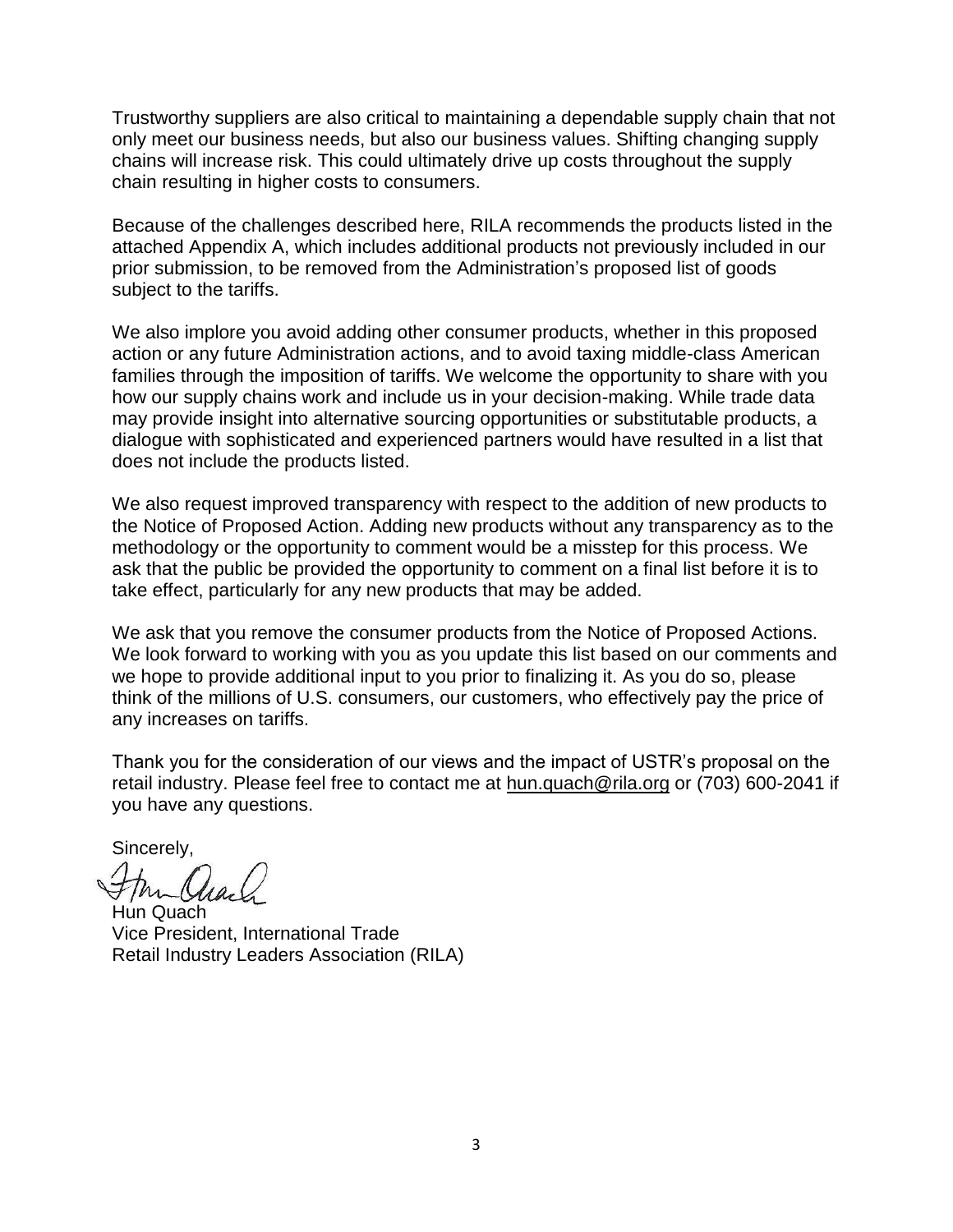**APPENDIX A** 

 $\sim 100$ 

 $\sim$ 

 $\sim$   $-$ 

| <b>HTS</b>     | Product                                                                                                                                                                                  | <b>Availability of Domestic Sourcing (Yes/No/Not Commercially</b> |
|----------------|------------------------------------------------------------------------------------------------------------------------------------------------------------------------------------------|-------------------------------------------------------------------|
|                |                                                                                                                                                                                          |                                                                   |
|                | 30021200 Pregnancy, drug, ovulation tests                                                                                                                                                | Available [NCA])                                                  |
|                | 30044900 Bug bite pen                                                                                                                                                                    | Yes                                                               |
|                |                                                                                                                                                                                          | No                                                                |
|                | 30049092 Acne pads, anti itch, diaper rash, muscle rub gel; Medicaments nesoi, in dosage form and packed for retail                                                                      | Yes                                                               |
|                | 40091200 Rubber Air hoses                                                                                                                                                                |                                                                   |
|                | 40094200 Air Hoses                                                                                                                                                                       |                                                                   |
|                | 40169915 Plastic Door and Sink Stoppers                                                                                                                                                  | <b>NCA</b>                                                        |
|                | 73181600 Zinc-Plated Hex Nut, Galvanized Steel Hex Nut                                                                                                                                   | <b>NCA</b>                                                        |
|                | 73202050 Helical spings                                                                                                                                                                  |                                                                   |
|                | 76051900 Speaker Wire                                                                                                                                                                    |                                                                   |
|                | 76052900 Aluminum Decorative Wire                                                                                                                                                        | <b>NCA</b>                                                        |
|                | 84131900 Transfer pumps and related items                                                                                                                                                |                                                                   |
|                |                                                                                                                                                                                          |                                                                   |
| 84135000 Pumps |                                                                                                                                                                                          |                                                                   |
|                | 84137020 Outdoor Fountains, Centrifugal pumps for liquids, not fitted with a measuring device, nesi                                                                                      | <b>NCA</b>                                                        |
|                | 84137020 Fountains                                                                                                                                                                       |                                                                   |
|                | 84138100 Aquarium pumps for liquids - Other                                                                                                                                              |                                                                   |
|                | 84143040 Refrigerator compressor part                                                                                                                                                    |                                                                   |
|                | 84149041 Air or gas compressors                                                                                                                                                          |                                                                   |
|                | 84186901 Water dispenser, drinking water cooler, kegerator, beer growler beer tap, ice maker, compact refridgerator, ice cream maker, refridgerating or freezing equipment nesi          |                                                                   |
|                | 84193901 Nail Polish Heat Lamp                                                                                                                                                           | <b>NCA</b>                                                        |
|                | 84198190 Popcorn Makers                                                                                                                                                                  |                                                                   |
|                | 84201090 Laminators, papercrafting devices, rolling machines for pasta, clay; Calendaring or other rolling machines, other than for metals or glass                                      |                                                                   |
|                | 84209990 Parts of calendering or other rolling machines, other than for metals or glass, nesi                                                                                            |                                                                   |
|                | 84211900 Centrifuges, other than cream separators or clothes dryers                                                                                                                      |                                                                   |
|                |                                                                                                                                                                                          |                                                                   |
|                | 84212100 Water Filter Pitchers, Water filter cartridges for refridgerators, wicking filter, charcoal filter, pool vacuum, pool cleaner, aquarium water filtering or purifying machinery; |                                                                   |
|                | Machinery and apparatus for filtering or purifying water                                                                                                                                 |                                                                   |
|                | 84213980 Air Purifiers, Tower air purifier; Filtering or purifying machinery and apparatus for gases, other than intake air filters for internal combustion engines or catalytic conv.   |                                                                   |
|                | 84219900 Air Purifier Parts, Aquarium Filter Cartridges, parts of water filtering or purifying machinery, Vacuum Hose                                                                    |                                                                   |
|                | 84221100 Dishwasher, Portable Dishwasher, Compact Dishwasher                                                                                                                             |                                                                   |
|                | 84223091 Vacuum Sealers                                                                                                                                                                  |                                                                   |
|                | 84241000 Fire extinguishers                                                                                                                                                              |                                                                   |
|                | 84271040 Forklifts, other work trucks; Self-propelled works trucks powered by an electric motor, rider type forklift trucks                                                              |                                                                   |
|                | 84271080 Forklifts, other work trucks; Self-propelled works trucks powered by an electric motor, fitted with lifting and                                                                 |                                                                   |
|                | handling equipment                                                                                                                                                                       |                                                                   |
|                |                                                                                                                                                                                          |                                                                   |
|                | 84272040 Forklifts, other work trucks; Self-propelled works trucks not powered by an electric motor, rider type forklift trucks                                                          |                                                                   |
|                | 84272080 Forklifts, other work trucks; Self-propelled works trucks not powered by an electric motor, fitted with lifting and                                                             |                                                                   |
|                | handling equipment, nesi                                                                                                                                                                 |                                                                   |
|                | 84289002 Gate Openers                                                                                                                                                                    |                                                                   |
|                | 84302000 Snowplows and snowblowers                                                                                                                                                       |                                                                   |
|                | 84328000 Spreader                                                                                                                                                                        |                                                                   |
|                | 84368000 Pruners, hedge trimmers and similar tools                                                                                                                                       |                                                                   |
|                | 84419000 Parts for machinery used in making up paper pulp, paper or paperboard, including cutting machines; Surface Carve Kit, Tool holders and self-opening dieheads for use            |                                                                   |
|                | solely or principally with machines of headings 8456 to 8465, nesoi                                                                                                                      |                                                                   |
|                | 84439945 Parts and accessories of copy machines                                                                                                                                          |                                                                   |
|                | 84649001 Manual Tile Cutters                                                                                                                                                             |                                                                   |
|                |                                                                                                                                                                                          |                                                                   |
|                | 84659200 Amp Planer                                                                                                                                                                      |                                                                   |
|                | 84659300 Belt/Disc Sander                                                                                                                                                                |                                                                   |
|                | 84661001 Screwdriver Set, Ratchet Screwdriver Set, Socket Set, Mechanics Tool Set, Project Kits, Rachet Handle, BIT Driver, Magnetic Bit Holder, Rachets; Screwdriver                    | <b>NCA</b>                                                        |
|                | 84663060 Router tables and related items                                                                                                                                                 |                                                                   |
|                | 84669250 Miter Saw Stand, Super Clamp                                                                                                                                                    |                                                                   |
|                | 84671150 Air tool kits, impact wrenches and related items                                                                                                                                |                                                                   |
|                | 84678100 Chainsaws and related items                                                                                                                                                     |                                                                   |
|                | 84678950 Caulk Gun                                                                                                                                                                       | <b>NCA</b>                                                        |
|                | 84705000 Cash registers                                                                                                                                                                  |                                                                   |
|                |                                                                                                                                                                                          |                                                                   |
|                | 84717060 LCD digital photo frame                                                                                                                                                         |                                                                   |
|                | 84717090 Memory card reader                                                                                                                                                              |                                                                   |
|                | 84813090 Aquarium Check Valves of Plastic                                                                                                                                                |                                                                   |